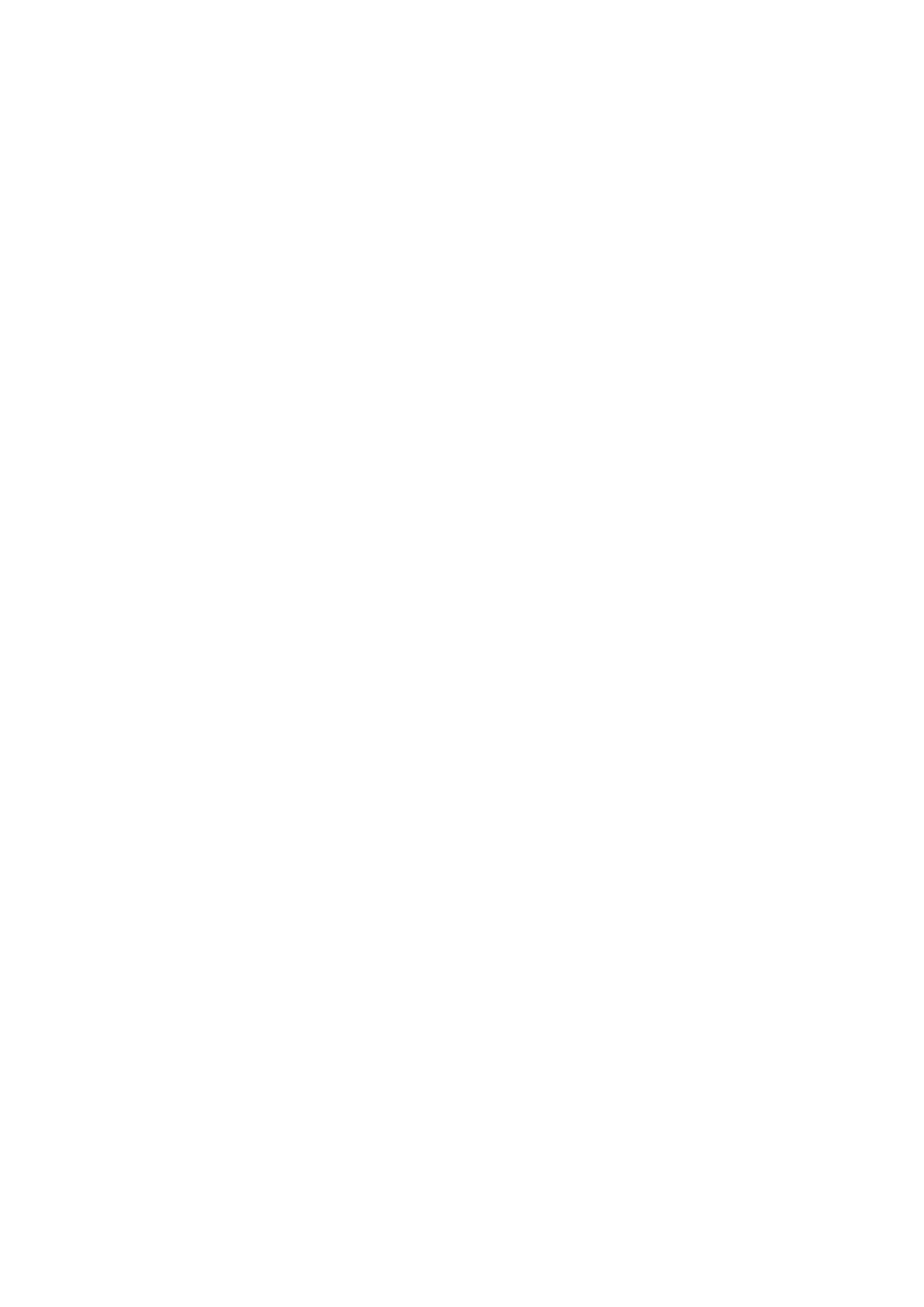carbohydrate food is one of the major causes for the development of abdominal obesity. Carbohydrate rich diets release glucose quickly into the blood stream increasing the blood sugar and insulin levels. According to Katulanda *et al*., (2003) high blood glucose levels increase risk of hypertension, retinopathy, nephropathy, neuropathy and macro-vascular diseases. These health complications result in an increase in the risk of morbidity and mortality, reducing the life expectancy of diabetic patients.

It is important to monitor the nutritional status in a particular community through public awareness programs to minimize the health complications associated with poor food habits and physical inactivity. The nutritional status of a community can be evaluated using biochemical parameters, anthropometric measurements and dietary intakes of individuals over a given period of time (Jayawardana *et al*., 2014).The dietary habits of individuals may vary due to socioeconomic factors, cultural practices, and educational levels and hence it is difficult to assess the dietary habits due to variability in food preference and availability. Therefore, the detailed food record is one of the best methods used to assess the dietary intakes and food patterns of individuals (Kowalkowska *et al*., 2013). In addition to the dietary evaluation, anthropometric measurements are useful to assess nutritional status of individuals in a particular population as they provide information about size, proportion and composition of the human body as per the standard measurements. Interestingly, these measurements can also be used to assess the prognosis of chronic and acute diseases (Garcia *et al*., 2007).

Evaluation of the nutritional status of government employees is very important as they directly contribute to the development process and economy of the country. The efficiency of work depends on the health and physical status of the workers in addition to adequate nutrition in their diet. Therefore, public awareness programs needs to be conducted to create awareness on the efficacy of health and nutrition status among workers for better performance at the work place. Nonacademic staff members are an essential part the university system where their efficiency is important to maintain a proper study environment in the university. The present study therefore was carried out to evaluate the dietary intake and nutritional anthropometry of non-academic employees in different faculties of the Sri Jayewardenepura University.

# **2. Materials and Methods**

## *2.1 Study Design*

This study was designed as a cross sectional study using non-academic employees in different faculties of the Sri Jayewardenepura University over a period four months. The details of the research were explained to participants who volunteered for the study prior to conducting the survey. A written consent was also obtained from all the participants before commencement of the study. Following the above pre-requirements the participants were interviewed by administering a questionnaire set for collecting information on their socio-demographic status, health status and job characteristics and in addition they were asked to record types and frequency of various food items they consumed during a seven-day period.

# *2.2 Sample Size and Sampling Procedure*

The sample size of the study was determined by the statistical equation  $n=Z^2P(1-P)/d^2$ . Where n is the sample size, Z is the standard normal deviation for a chosen confidence level, P is the proportion of subjects with the interested characteristic (Normal BMI value range) and d is the precision. As per the calculation, the sample size obtained was of 130. The participants (non-academic staff members)were randomly selected based on the willingness of the participants from faculties' *viz*. Medical Sciences (58), Applied Sciences (30), Management Studies (23), Humanities and Social Sciences (19). Due to time the constraint executive officers were not included in the sample. Participants who are conversant in both Sinhalese and English were only considered for the assay excluding those on special diets due to various complications

# *2.3 Data collection*

Data were collected by an interviewer administering a questionnaire withquestions on socio demographic status, health status and physical activity of participants. Another questionnaire was given to the participants to fill in seven days giving a detailed food record to find out their types and patterns of food consumption. In addition to the above pertinent anthropometric measurements such as weight, height, waist circumference, hip circumference and mid upper arm circumference were also recorded of each participant in accordance with standards set by the World Health Organization (WHO).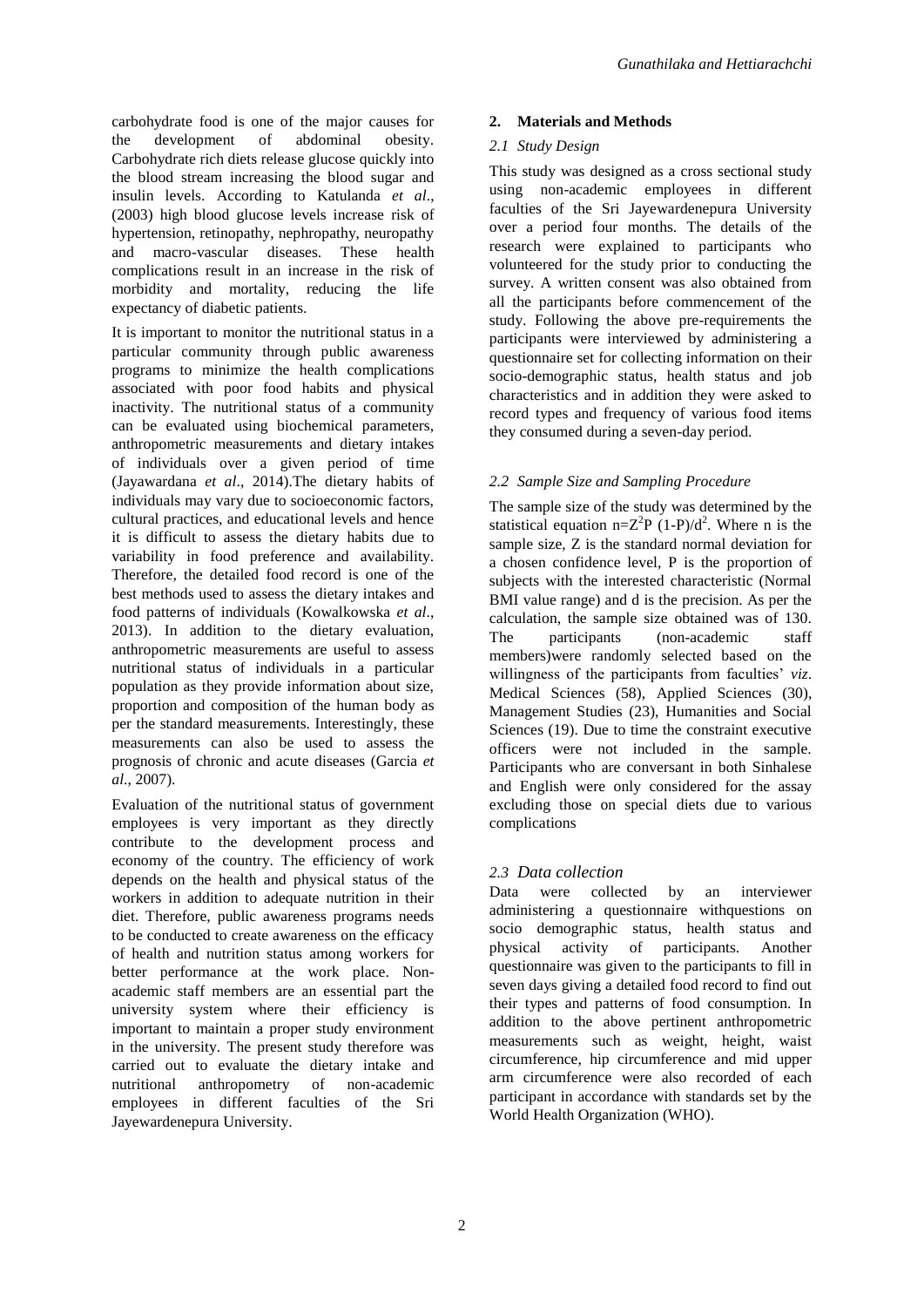### *2.4 Physical Activity Level*

The physical activity level of the participants was measured according to a questionnaire comprising information regarding the type of exercises engaged by the participants during the week, the number of hours spent on a particular exercise, and the number of days engaged in exercise. In addition details of their job characteristics were recorded to decide their activity level and time spent seated on the bench during the week. Based on this information physical activity levels were classified into four groups *viz*. workers who spent most of their time sitting or standing with little body movement as sedentary active group, workers who engaged in daily exercise for at least one hour as moderately active group, workers who engaged in strenuous exercises such as dancing/ swimming for several hours as vigorously active group and workers who engaged in vigorous exercise like cycling continuously as extremely active group.

### *2.5 Anthropometric Measurements*

Anthropometric measurements of weight, height, waist circumference (WC) and hip circumference (HC) were measured according to the WHO standard descriptors using a digital scale and nonstretchable commercial tape. Weight was measured to the nearest 0.1 kg using a digital weighing scale with the participant standing on the scale with bare foot and less clothing as possible. Height was measured to the nearest 0.1cm using two nonstretchable commercial tapes by distributing weight evenly over both feet. WC was taken using the midpoint between the lowest point of the last rib and the crest of the Ilium to the nearest 0.1 cm. HC was taken as the largest circumference at the level of buttocks when the subject was standing on a flat floor (WHO, 2008).

#### *2.6 Seven Day Dietary Record*

Dietary intake was assessed by a seven-day dietary record during the week. A dietary record form was given to the participants with instructions from a trained dietician for recording the consumption of food and beverages over the week. Information on portion size was described using common utensils (tea spoon, table spoon, standard glass and home containers etc.), photographs and grams indicated on printed packets.

## *2.7 Data Analysis*

Sri Lankan food composition data and detailed food records were used to calculate the carbohydrate, protein and fat intakes by participants in addition to individual energy intakes. The total energy requirement was calculated by the basal energy expenditure (BEE) as per the Harris Benedict equation and the protein requirement was calculated using the standard equation.

2.7.1) Calculation of energy requirement For males:

 $BEE = (667+13.8w+5.0 h-6.8a) b* kcal$ 

For females:  $BEE = (665+9.5w+1.8h-4.7a) b* kcal$ 

Where; w- Weight in kg; h- Height in cm; a- Age in complete years; b\*-activity factor

2.7.2) Calculation of protein requirement

Protein Requirement =  $0.75g/Kg$  BW/day

Body Mass Index (BMI) and Waist to Hip Ratio (WHR) were calculated according to the standard equations. The data were analysed using the Statistical Package for Social Science (SPSS) Software (Version 19).

## *2.8 Ethical Consideration*

The ethical approval for the study was obtained from the Ethics Review Committee of the Faculty of Medical Sciences, University of Sri Jayewardenepura.

## **3. Results**

## *3.1 Socio-demographic Characteristics of Study Population*

Among the total of 130 staff members of the sample 53.9% were males (n=70). The average age of males and females were  $40 \pm 9.8$  (SD) years and  $37 \pm 9.8$  (SD) years respectively. Among them 78.5% were married and 21.5% were single. All members of the study population were Sinhala Buddhists. All participants had school education and (76.9%) of them had studied up to tertiary level (advanced level/diploma/degree).Majority of the population comprised clerks and computer application assistants (65.4%). There were also 19 technical officers (14.6%) and 26 labourers/ lab attendants (20%). The living areas of staff members were categorized into urban, suburban and rural. Majority of staff members (42.3%) were living in suburban areas. Representations of the urban and rural areas were 38.5% and 19.2% respectively. Table 1 represents the socio-demographic characteristics of the participants.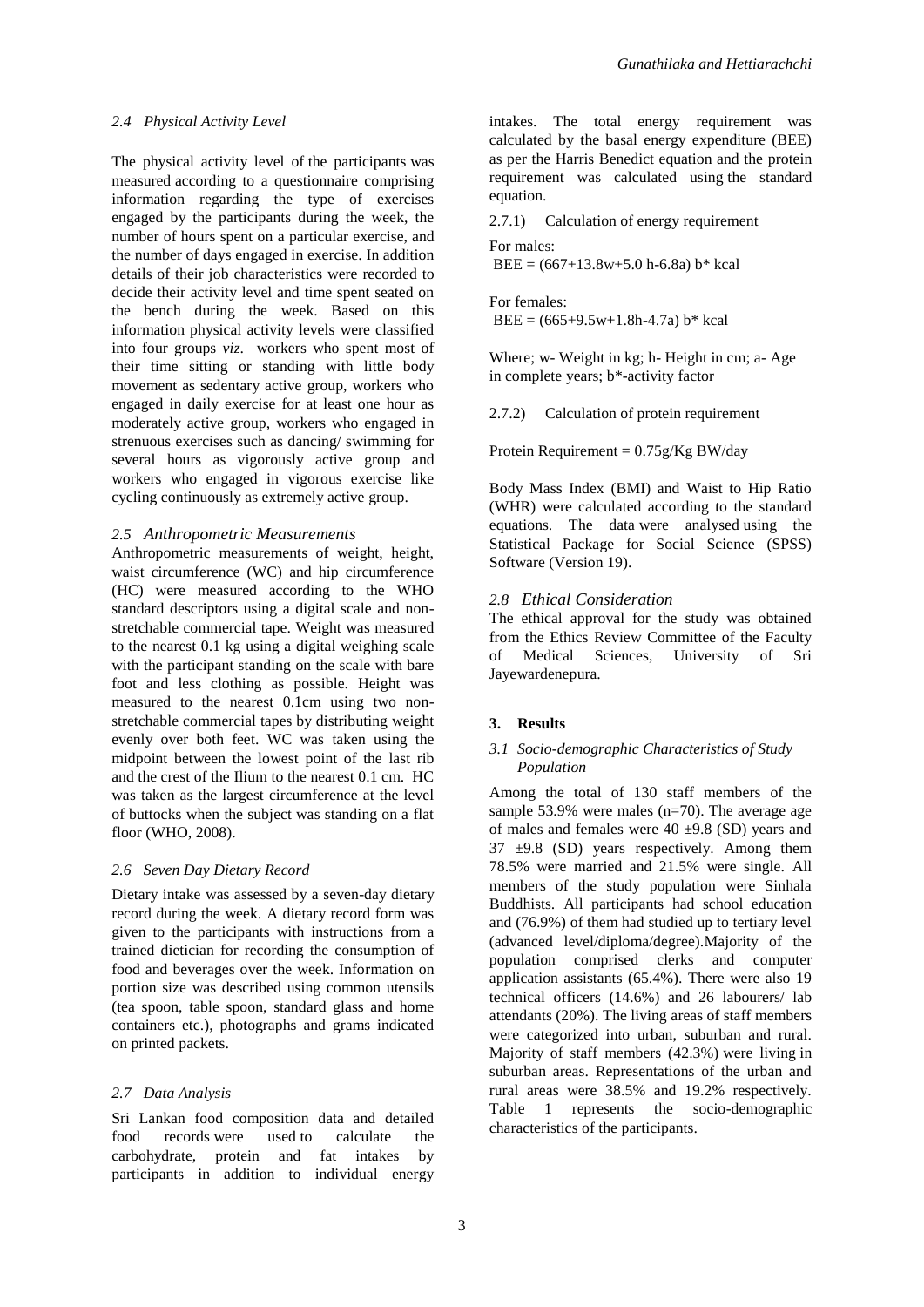### *3.2 Physical Activity Level and Health Status of Participants*

As reported, 62% of the participants had a less active lifestyle while 38% of staff members had a moderately active lifestyle based on their

occupation and exercises. Considering the health status of the participants, 13.8% of the staff members were suffering from hypertension while 6.2% and 2.3% of them had hypercholesterolemia and diabetes respectively.

**Table 1.** Socio-demographic characteristics of the non-academic staff members of the University of Sri Jayewardenepura (USJP)

| Characteristics                        | Male $n$ (%) | Female $n$ (%) | Total n (%)  |
|----------------------------------------|--------------|----------------|--------------|
| Age group                              |              |                |              |
| 20-29                                  | 10(7.7%)     | 18 (13.8%)     | 28 (21.5%)   |
| 30-39                                  | $25(19.2\%)$ | 18(13.8%)      | 43(33.1%)    |
| 40-49                                  | $21(16.2\%)$ | $17(13.1\%)$   | 38(29.2%)    |
| 50-59                                  | $14(10.8\%)$ | $7(5.4\%)$     | $21(16.2\%)$ |
| Marital status                         |              |                |              |
| Single                                 | $11(8.5\%)$  | $17(13.1\%)$   | 28 (21.5%)   |
| Married                                | 59 (45.4%)   | 43 (33.1%)     | 102 (78.5%)  |
| Ethnicity<br>Sinhala                   | 70 (53.9%)   | $60(46.1\%)$   | 130(100%)    |
| Religion                               |              |                |              |
| <b>Buddhist</b>                        | 70 (53.9%)   | $60(46.1\%)$   | 130 (100%)   |
| <b>Educational Level</b>               |              |                |              |
| Secondary (Grade 5-11)                 | 27 (20.8%)   | $3(2.3\%)$     | $30(23.1\%)$ |
| Tertiary (A/L, Diplomas, Degrees)      | 43 (33.1%)   | 57 (43.8%)     | 100 (76.9%)  |
| Occupation                             |              |                |              |
| <b>Technical officers</b>              | $11(8.5\%)$  | $8(6.2\%)$     | 19 (14.6%)   |
| Clerks/Computer application assistants | 37 (28.5%)   | 48 (36.9%)     | 85 (65.4%)   |
| Labourers/Lab Attendants               | 22 (16.9%)   | $4(3.1\%)$     | 26 (20%)     |
| Type of residence<br>Urban             | 29 (22.3%)   | 21 (16.2%)     | 50 (38.5%)   |
| Sub urban                              | 28 (21.5%)   | 27 (20.8%)     | 55(42.3%)    |
| Rural                                  | 13 (10%)     | 12 (9.2%)      | 25(19.2%)    |

### *3.3 Nutritional Anthropometry*

The anthropometric profile of the participants is shown in Table 2. The mean weight and height of the males and females of the study population were 62.1 $\pm$ 9.8kg: 1.6  $\pm$  0.1 m and 55.2 $\pm$ 11.3 kg: 1.5 $\pm$ 0.1 m respectively.

Waist circumference (WC) which is an important measure for predicting the development of abdominal obesity and metabolic syndromes(WHO, 2008) measured in males and females were 85.9±8.6 (SD) cm and 82.4±9.3 (SD) cm respectively (Table 2). Similarly, the average head circumference (HC) of males and females were 93.9±6.9 (SD) cm and 95.3±8 (SD) cm separately. According to the WHO classification, males with more than 85cm of WC and females with more than 80cm of WC are at the risk of developing metabolic complications (WHO, 2008). In the present sample 26.9% of males and 26.9% of females fall into this risk category with higher WC values than the cut off values (Table 3).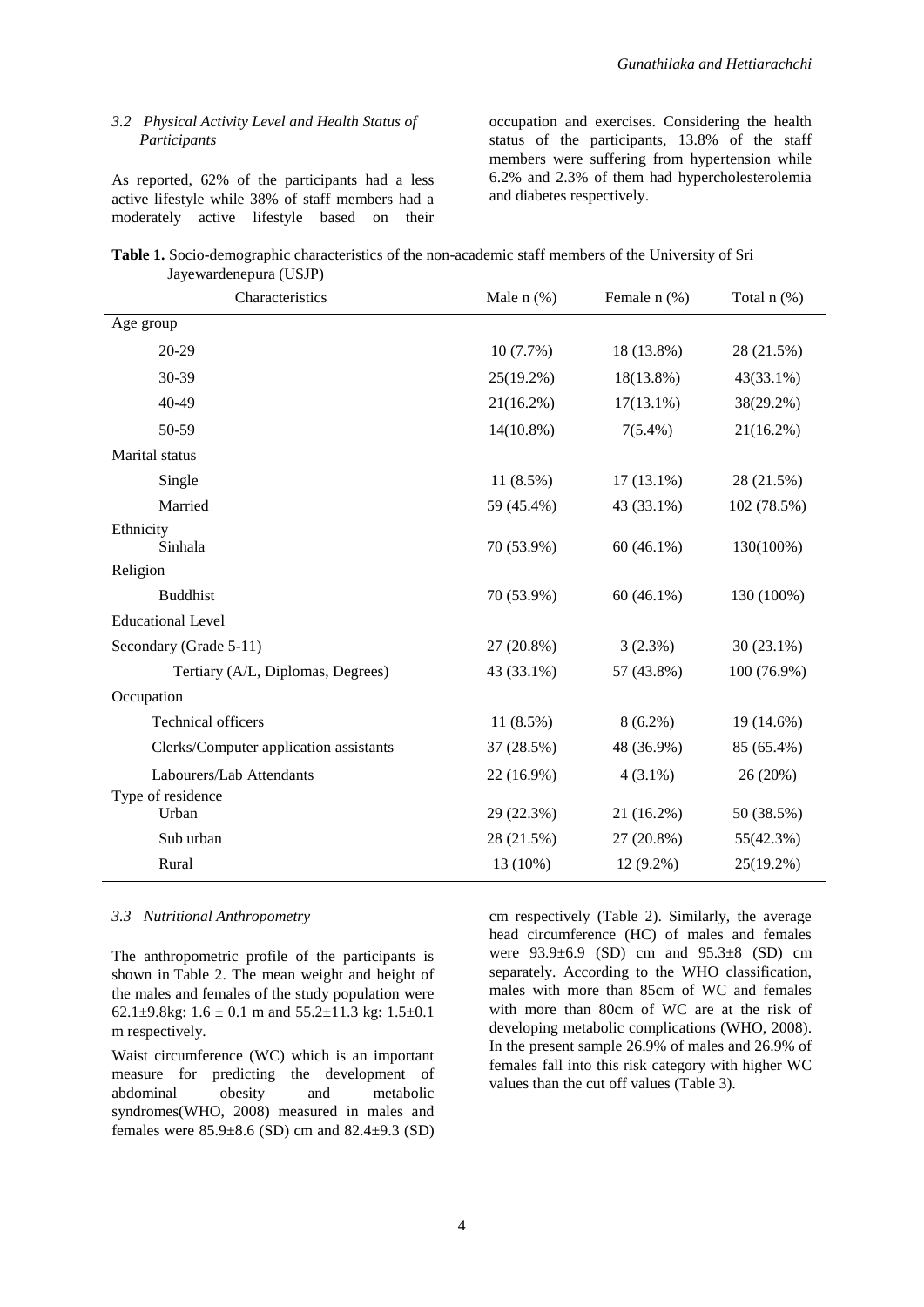| Parameter    |                  | Male           | Female           |                |  |
|--------------|------------------|----------------|------------------|----------------|--|
|              | Average $\pm$ SD | Range          | Average $\pm$ SD | Range          |  |
| Weight(kg)   | $62.1 + 9.8$     | $97.4 - 46.3$  | $55.2 \pm 11.3$  | 98.9 - 32.5    |  |
| Height(m)    | $1.6 \pm 0.1$    | 1.78-1.53      | $1.5+0.1$        | 1.72-1.37      |  |
| $BMI(kgm-2)$ | $22.9 + 3.8$     | 37.1-16.7      | $23.1 + 4.2$     | $34.2 - 14.1$  |  |
| WC(cm)       | $85.9 + 8.6$     | 110.8-69.4     | $82.4+9.3$       | $106.6 - 62.6$ |  |
| HC(cm)       | $93.9 + 6.9$     | $114.8 - 75.8$ | $95.3 + 8.0$     | $116.9 - 77.3$ |  |
| <b>WHR</b>   | $0.9 + 0.1$      | $1.05 - 0.81$  | $0.9 \pm 0.1$    | $1.02 - 0.73$  |  |

**Table 2.** Anthropometric characteristics of the non-academic staff members of the University of Sri Jayewardenepura (USJP).

SD: Standard Deviation

**Table 3**: Distribution of BMI, WC and WHR in different categories of the non-academic staff members of the University of Sri Jayewardenepura (USJP)

| <b>BMI</b>      |       |                   |                  |  |  |  |  |
|-----------------|-------|-------------------|------------------|--|--|--|--|
| Male $n$ $(\%)$ |       | Female $n$ $(\%)$ | Total $n$ $(\%)$ |  |  |  |  |
| $7(5.4\%)$      |       | $6(4.6\%)$        | 13 (10.0%)       |  |  |  |  |
| 35 (26.9%)      |       | $26(20.0\%)$      | $61(46.9\%)$     |  |  |  |  |
| $22(16.9\%)$    |       | 20 (15.4%)        | 42(32.3%)        |  |  |  |  |
| $6(4.6\%)$      |       | $8(6.2\%)$        | $14(10.8\%)$     |  |  |  |  |
|                 |       |                   |                  |  |  |  |  |
| Male            |       | Female            |                  |  |  |  |  |
| 35              | 26.9% | 25                | 19.2%            |  |  |  |  |
| 35              | 26.9% | 35                | 26.9%            |  |  |  |  |
| 24              | 18.5  | 23                | 17.7%            |  |  |  |  |
| 46              | 35.4  | 37                | 28.5%            |  |  |  |  |
|                 |       | WHR and WC        |                  |  |  |  |  |

n: Frequency % :Percentage SD: Standard Deviation

Waist to Hip Ratio is also associated with the risk of the developing metabolic complications (WHO, 2004). WHO has given cut-off values for WHR separately for males (0.90) and females (0.85) with respect to vulnerability of developing metabolic complications (WHO, 2008)indicating that 35.4% of males  $(0.9)$  and 28.5% of females  $(0.85)$  in the present study are at the risk of developing metabolic complications.

The mean BMI of the males and females of the population was found to be  $22.9 \pm 3.8$  kg/m<sup>2</sup> and 23.1 $\pm$ 4.2 kg/m<sup>2</sup> respectively in the sample. Distribution of BMI, WHR and WC among different categories are given in Table 3. BMI of the study population was classified according to the WHO classification for South Asians(WHO, 2004; Tippawan, 2011)]. No significant differences were found in BMI between males and females in the study population  $(p>0.05)$ . According to the WHO classification for South Asians, 46.9% of the participants in the sample were in the normal range of BMI category  $(18.5-22.9 \text{ kg/m}^2)$  while 10% of the participants were in the underweight category (BMI  $\langle 18.5 \text{ kg/m}^2 \rangle$ . The majority of the participants  $(43.1\%)$  were overweight and obese (>23 kg/m<sup>2</sup>).

It was further noted that meanof weight, height, WC, and WHR between males and females  $(p<0.05)$  were significantly different and also presence of a strong positive correlations (r>0.8) between BMI and weight, BMI and HC, WC and weight, WC and HC. Moreover, participants who had sedentary life style showed a significant relationship with the participants who were overweight and obese  $(r=0.4,$ *p*<0.05).

#### *3.4 Dietary Profile*

All the 130 participants have completed and submitted their seven-day dietary record. Table 4 shows the mean energy and protein requirement of the participants and the respective energy and protein intakes. Energy and protein intake values were calculated based on the dietary intake over the period of seven days. Average energy requirement values of males and females were  $2078 \pm 326.8$  (SD) kcal and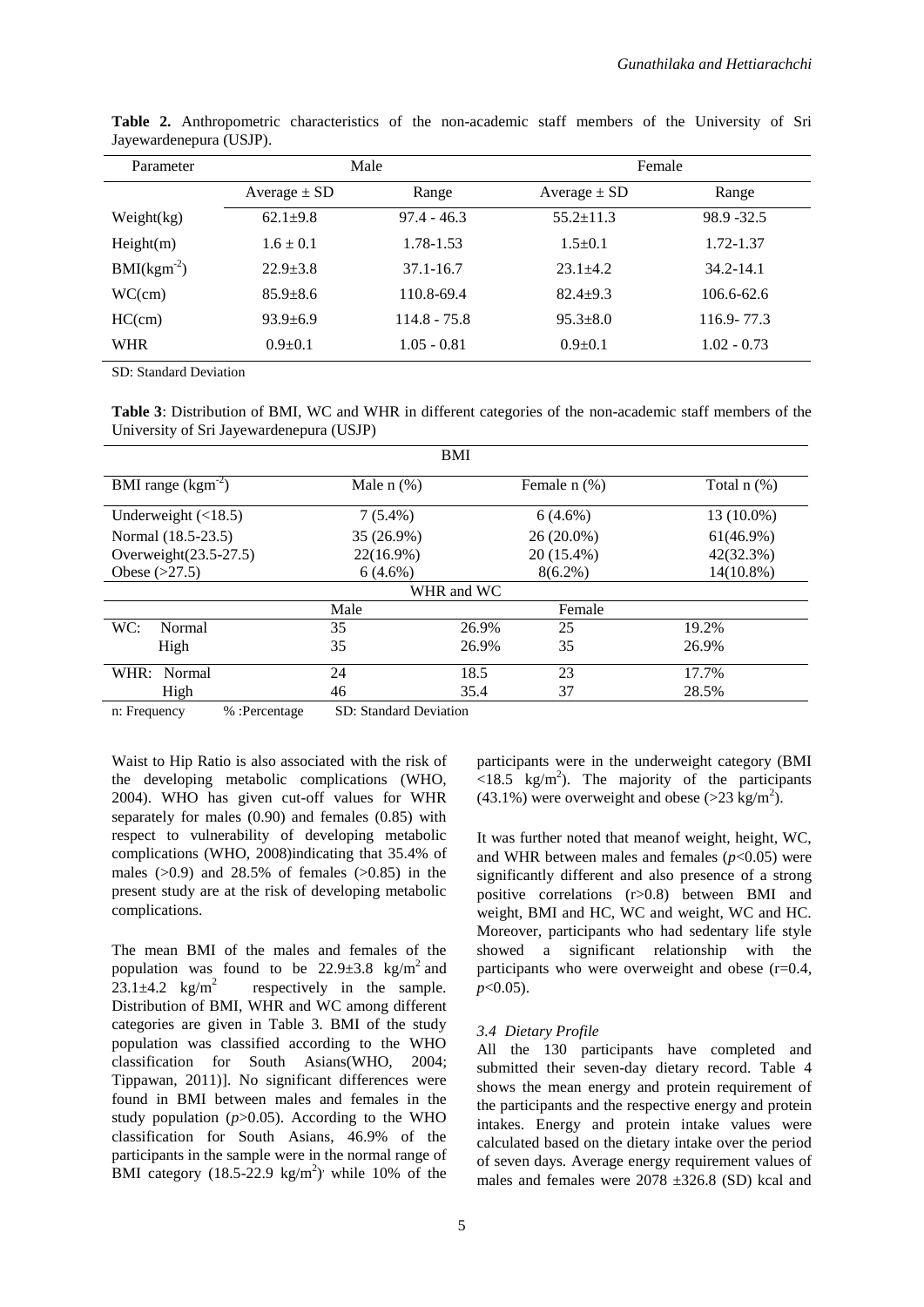1630.2±381 (SD) kcal respectively whereas corresponding average energy intake values of males and females were  $2732.9 \pm 250.7$  (SD) kcal and 1695.0  $\pm 148.5$  (SD) kcal. With respect to energy requirement, both males and females had higher energy intakes. Similarly, the protein intake was also high in both males (48.5%) and females (35.4%) in comparison to the requirement. In addition a significant difference was observed in energy

requirement (*p*<0.05), energy intake (*p*<0.05), protein requirement ( $p<0.05$ ) and protein intake ( $p<0.05$ ) between males and females and a positive relationship was observed between the participants who had higher energy intake as compared to energy requirement in overweight and obese participants  $(r=0.5)$ .

**Table 4.** Mean energy, protein requirement and intake values of the of the non-academic staff members of the University of Sri Jayewardenepura (USJP).

|                               | Male               | Female             |
|-------------------------------|--------------------|--------------------|
|                               | Average $\pm$ SD   | Average $\pm$ SD   |
| Energy Requirement (kcal)     | $2078.0 \pm 326.8$ | $1630.2 \pm 287.6$ |
| Energy Intake (kcal)          | $2732.9 \pm 250.7$ | $1695.0 \pm 148.5$ |
| Protein requirement $(g/day)$ | $46.5 \pm 7.4$     | $41.4 \pm 8.4$     |
| Protein Intake (g/day)        | $58.8 \pm 11.0$    | $47.4 \pm 9.1$     |

The average values of carbohydrate, protein and fat consumption by participants are given in Table 5. Average values of carbohydrate, protein and fat consumption of males during the seven-day period were 365.4 ±66.9 (SD) g/day, 58.8±11.0 (SD) g/day and  $42.5\pm6.8$  (SD) g/day respectively. The corresponding values in females were  $270.0 \pm 58.2$ (SD) g/day, 47.4  $\pm$ 9.1 (SD) g/day and 40.7 $\pm$ 6.9 (SD) g/day respectively. In comparison to average carbohydrate and protein consumption values of males, the RDA (Recommended Daily Allowance) values of the carbohydrate and protein consumption of females were low(carbohydrate-300g /protein-50 g per day). However, average fat consumption of both males and females was lower than the recommended values (65g/day) (Wikramanayaka, 1980). The contribution of calories from carbohydrate, protein and fat in males was 70.3%, 11.3% and 18.4% respectively whereas in females was 66%, 11.6% and 22.4% respectively. The daily intake of carbohydrates, proteins and fats were calculated based on the seven-day food record data in grams of carbohydrates, proteins and fats consumed. In the context of food records the amount of oil and coconut milk used in cooking per day were not recorded and in order to compensate that, an assumption was made that every individual consumes an average of 35 ml of coconut oil and 350 ml of coconut milk per week. This was a limitation of the study and could have been the reason for low calorie contribution from fat in males and females. Further a significant difference (*p*<0. 05) was observed in carbohydrate intake and fat intake between males and females.

The frequency of food consumption of participants during the week is shown in Table 6. It is evident that majority of participants fulfill their carbohydrate requirement mainly by consuming either red rice (45.4%), white rice (20%) or parboiled rice (34.6%) throughout the week. In addition string hoppers, hoppers, roti, pittu and noodles also serves as sources of carbohydrates in their diet. Frequency of consumption of string hoppers, hoppers, rotti, pittu and noodles was reported as 20.8%, 24.6%, 13.8%, 11.5% and 8% respectively. The majority consumes all the above starchy foods at least once a week. Protein requirement was fulfilled by consuming fish or dried fish during the week in addition to chicken and eggs. Consumption of fish and dried fish among the staff members during the week was 98.5% and 35.4% respectively. Most of the staff members (10%) consume eggs once a day. The daily fat requirement of the participants was fulfilled by consuming cheese (5.4%), butter (15.4%) and curd (13.8%) in addition by the daily oil intake of fried food.

Consumption of vegetables among the participants was appreciable as all of them consumed vegetables during the week and most of them (54.6%) three times a week. Consumption of fruits among the study population was not satisfactory compared to the vegetable consumption. Among the sample 74.6% of the participants consumed fruits but mostly (36.2%) twice a week.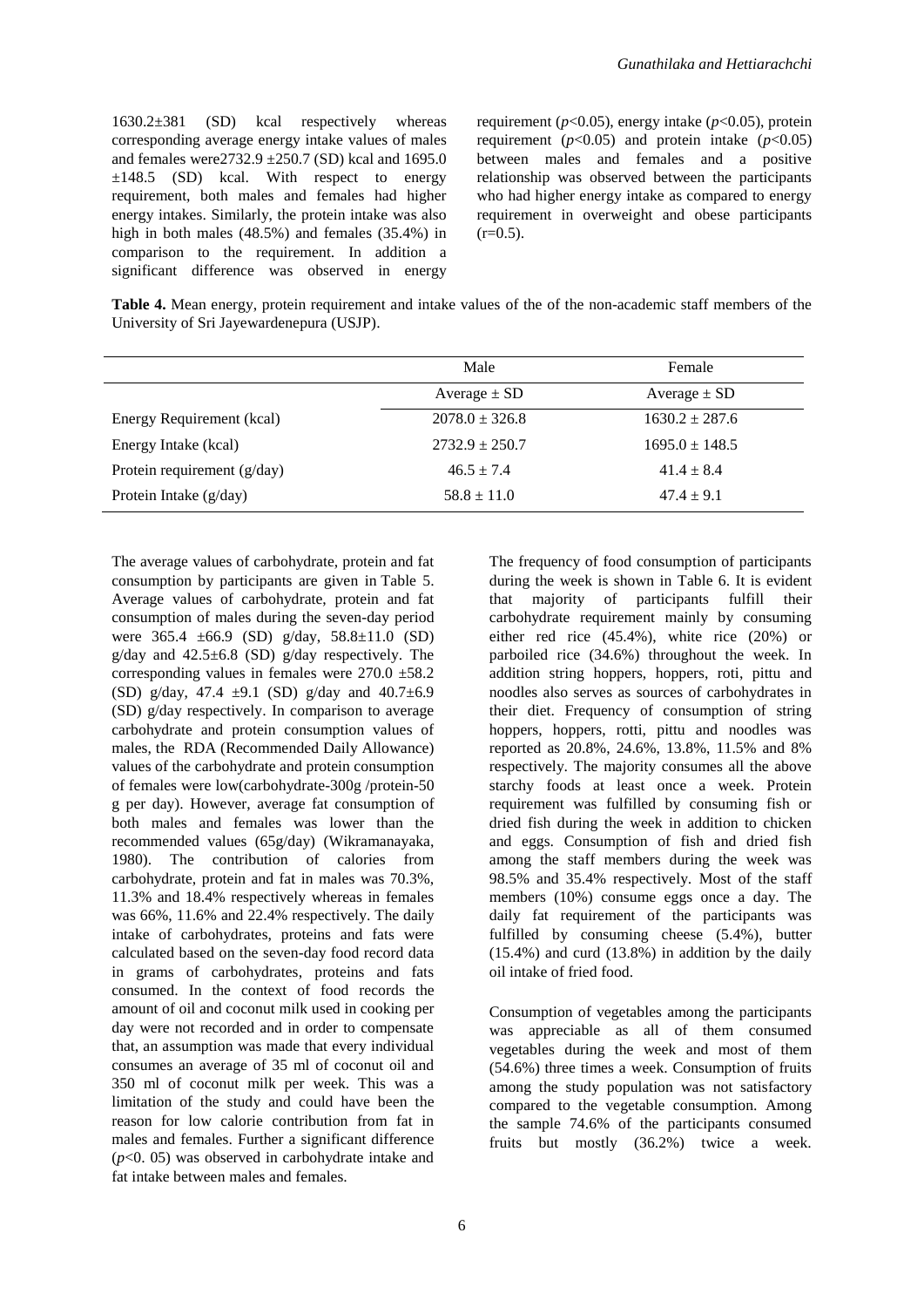| Major nutrients             |                  | Male               |      |                  | Female           |      |  |
|-----------------------------|------------------|--------------------|------|------------------|------------------|------|--|
|                             | Value<br>(g/day) | Energy<br>(kcal)   | $\%$ | Value(g/day)     | Energy(kcal)     | $\%$ |  |
| Carbohydrate<br>consumption | $365.4 \pm 66.9$ | $1461.6 \pm 267.6$ | 70.3 | $270.0 \pm 58.2$ | $1080 + 232.8$   | 66   |  |
| Protein<br>consumption      | $58.8 \pm 11.0$  | $235.2 + 44$       | 11.3 | $47.4 + 9.1$     | $189.6 \pm 36.4$ | 11.6 |  |
| Fat consumption             | $42.5 + 6.8$     | $382.5 + 61.2$     | 18.4 | $40.7 + 6.9$     | $366.3 + 62.1$   | 22.4 |  |

**Table 5**: Average values of carbohydrate, protein and fat consumption per day of the non-academic staff members of the University of Sri Jayewardenepura

**Table 6.** Frequency of consumption of different foods among of the non-academic staff members of the University of Sri Jayewardenepura (USJP)

| Food              | Once a week              |                          | Twice a week             |                          | Thrice a week            |                          | >3 times per week        |      | Total       |      |
|-------------------|--------------------------|--------------------------|--------------------------|--------------------------|--------------------------|--------------------------|--------------------------|------|-------------|------|
|                   | $\mathbf n$              | $\%$                     | n                        | $\%$                     | n                        | $\%$                     | $\mathbf n$              | $\%$ | $\mathbf n$ | $\%$ |
| White rice        | $\overline{\phantom{a}}$ | $\overline{\phantom{a}}$ | $\overline{\phantom{a}}$ | $\overline{\phantom{a}}$ | ۰                        | $\overline{\phantom{a}}$ | 26                       | 20   | 26          | 20   |
| Red rice          | $\qquad \qquad -$        | $\overline{\phantom{a}}$ | -                        |                          |                          | $\overline{\phantom{a}}$ | 59                       | 45.4 | 59          | 45.4 |
| Parboiled rice    |                          | ۰                        | $\overline{\phantom{a}}$ |                          |                          | ۰                        | 45                       | 34.6 | 45          | 34.6 |
| String hoppers    | 14                       | 10.8                     | 13                       | 10                       |                          |                          |                          |      | 27          | 20.8 |
| Hoppers           | 20                       | 15.4                     | 12                       | 9.2                      | -                        |                          |                          |      | 32          | 24.6 |
| Rotti             | 8                        | 6.2                      | 7                        | 5.4                      | 3                        | 2.3                      |                          |      | 18          | 13.8 |
| Pittu             | 10                       | 7.7                      | 5                        | 3.8                      | $\overline{\phantom{a}}$ | ۰                        |                          |      | 15          | 11.5 |
| <b>Noodles</b>    | 5                        | 3.8                      | 5                        | 3.8                      | $\overline{a}$           | $\overline{\phantom{0}}$ | $\qquad \qquad -$        |      | 10          | 8    |
| Fish              | $\overline{\phantom{a}}$ | $\overline{\phantom{0}}$ | $\overline{\phantom{a}}$ | $\overline{\phantom{a}}$ | 19                       | 14.6                     | 109                      | 83.9 | 128         | 98.5 |
| Chicken           | 22                       | 16.9                     | 23                       | 17.7                     | 3                        | 2.3                      | $\overline{\phantom{m}}$ |      | 48          | 36.9 |
| Egg               | 13                       | 10                       | 12                       | 9.2                      | 2                        | 1.5                      | $\mathbf{1}$             | 0.8  | 28          | 21.5 |
| Dried fish/sprats | $\overline{\phantom{a}}$ | -                        | 19                       | 14.6                     | 26                       | 20                       | $\mathbf{1}$             | 0.8  | 46          | 35.4 |
| Cheese            | 7                        | 5.4                      | $\overline{\phantom{a}}$ |                          |                          |                          |                          |      | 7           | 5.4  |
| <b>Butter</b>     | 11                       | 8.5                      | 9                        | 6.9                      |                          |                          |                          |      | 20          | 15.4 |
| Curd              | 11                       | 8.5                      | 7                        | 5.4                      | $\overline{\phantom{a}}$ |                          | $\qquad \qquad -$        |      | 18          | 13.8 |
| Vegetables        | $\overline{\phantom{a}}$ | $\overline{\phantom{a}}$ | 50                       | 38.5                     | 71                       | 54.6                     | 9                        | 6.9  | 130         | 100  |
| Fruits/Juice      | 25                       | 19.2                     | 47                       | 36.2                     | 24                       | 18.5                     | 1                        | 0.8  | 97          | 74.6 |

 $n =$  Number of participants

### **4. Discussion**

The results of this survey reflect nutritional status of university employees with regard to their physical activity level, nutritional anthropometry and the dietary profile.

Anthropometric evaluation is necessary for workers for accurate assessment of nutritional status. These measurements are also used to assess the prognosis of chronic and acute diseases (Garcia *et al*., 2007). Malnutrition and Obesity are major public health problems that are increasing worldwide both in developed and developing countries. According to the data presented in 2008 by WHO, 35% and 11% of the world adult population was overweight and obese respectively (WHO, 2008). As reported in the present study, 10%, 46.9%, 32.3% and 10.8% of the non-academic staff members were underweight, normal, overweight and obese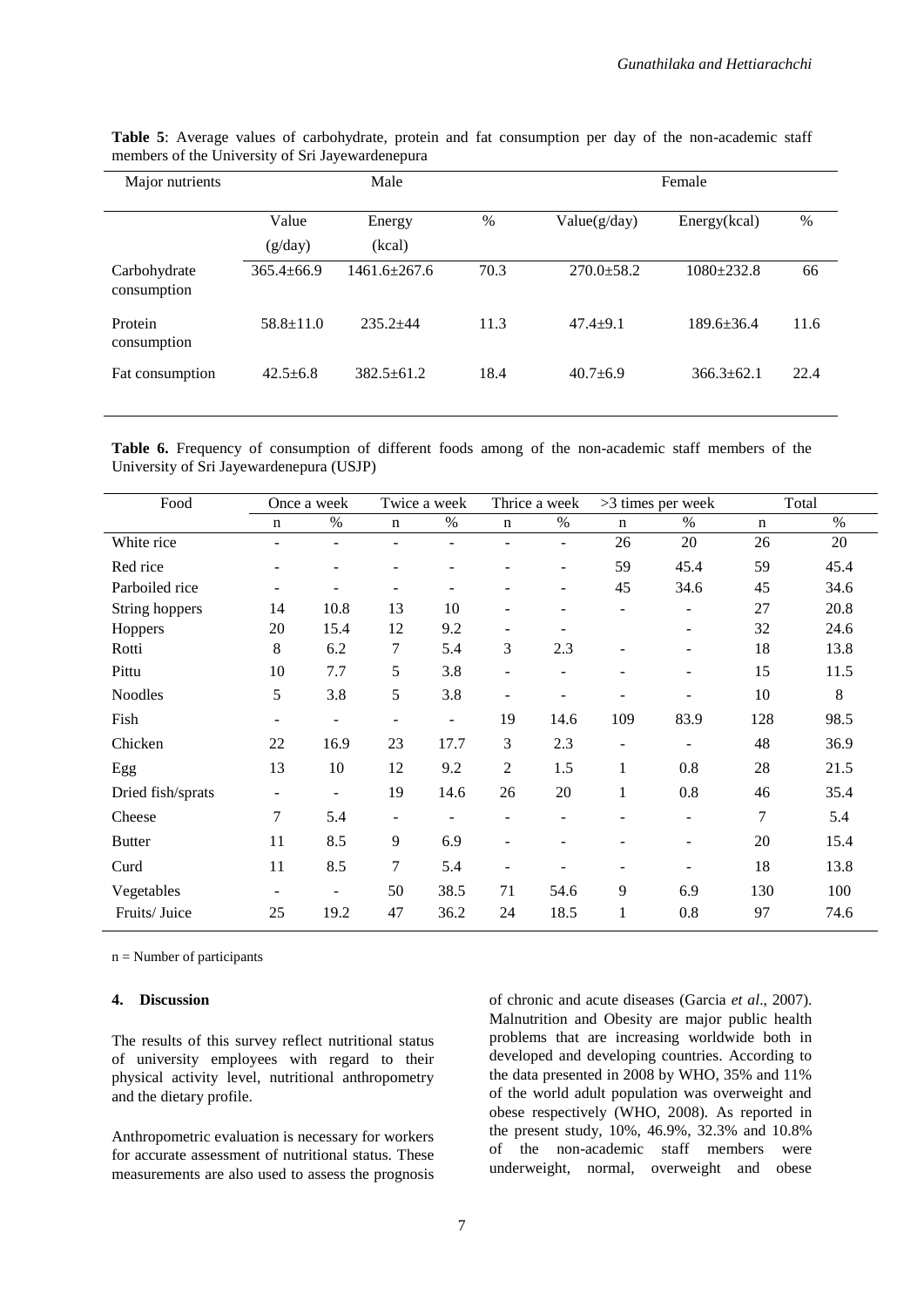respectively in accordance with the WHO classification of BMI for South Asians as they have different percentage of body fats and health risks than European populations(WHO, 2004).

Regular physical activity is important to maintain the health of individuals and populations. In the present study majority (79.2%) of the staff members surveyed had a sedentary life style. Physical inactivity is one of the major factors that contribute to the development of overweight and obesity (Wareham *et al*., 2005). As reported in the present study, 10%, 46.9%, 32.3% and 10.8% of staff members are underweight, normal, overweight and obese respectively. A similar study conducted among selected Sri Lankan non-diabetic patients revealed that 6.9%, 33.1%, 19.3% and 40.7% of the patients were underweight, normal, overweight and obese respectively (Anusha, 2012). The present study show, higher percentages of staff members in the overweight category (32.3%) and a lower percentage (10.8%) of members in the obese category. That might be due to the differences in the two populations. Waist circumference and WHR are associated with the risk of the development of metabolic complications (WHO, 2004). According to a study conducted by Katulanda *et al*., (2010) in Sri Lanka, the average WC of males and females were  $78.1 \pm 11$ cm and 76.7 ±12.1 cm and average WHR of males and females were  $0.9 \pm 0.1$  and  $0.9 \pm 0.1$  respectively. The present study showed a slightly higher average WC than the above study. However, both studies showed the same average values of WHR. This may reflect a trend in increasing obesity in Sri Lanka as seen in many other countries.

Energy and protein intake of the staff members of the present study was calculated using seven days of detailed food records. The results showed that both males and females had a higher energy and protein intakes compared to their requirement. Protein requirement vs. protein intake in males and females was 46.5g vs. 58.8g and 41.4 g vs. 47.4g respectively. In the population assessed 83.8% of the staff members had taken more protein than the requirement. Rice contributes to a significant amount of protein intake in the Sri Lankan diet. In addition milk, fish, dried fish, chicken and eggs also make a notable contribution. Most of the studies have shown that the reasons for the under or over reporting of food records are mainly due to alterations in the habitual dietary intake pattern, by limiting certain food items due to difficulties in weighing (Thoradeniya *et al*., 2012).

According to the dietary guidelines an individual should maintain 50-65% calorie intake from carbohydrates, 10-15% from proteins and 15-30% from fats (Wikramanayaka, 1980). In the present sample the contribution of calories from carbohydrate, protein and fat in males was 70.3%, 11.3% and 18.4%, respectively and in females were 66%, 11.6% and 22.4% respectively. When comparing these values with dietary guidelines, the contribution of calories from carbohydrates was higher in males (70.3%), but it is the normal in females (66%). The contribution of calories from protein was in the normal range in both males (11.3%) and females (11.6%). The contribution of calories from fat lies within the lower limit of normal range in males (18.4%). But it is in the normal range in females (22.4%).Therefore, as revealed in the present study, the main energy source of most of the workers is carbohydrates and is coming from rice. White bread, string hoppers, hoppers, pittu, rotti and noodles also provide carbohydrates but to a lesser degree. Rice is the staple food among Sri Lankans. They consume rice mostly with mixed dishes but with a larger proportion of rice compared to small portions of curries .Thus, most of the meals contain higher amount of starch than proteins, fat and other nutrients. That may be the reason for higher calorie intake from carbohydrates than proteins.

# **5. Conclusions**

The evaluation of the nutritional status of government workers is important due to increased prevalence of work related illnesses among them. According to anthropometric data,majority of participants in the current study were overweight and obese that significantly correlates with the physical activity level of the workers. Further, most of the participants (82.3%) had higher energy intake leading to abdominal obesity. Therefore, proper awareness programs need to be developed to distribute knowledge on the risks of being overweight and obesity because of its seriousness as a future public health problem. Further, strategies should developed to improve the food quality and quantity to maintain good health and desirable weight while workers should be encouraged to engage in regular physical activity by promoting sports among different departments and occupational categories in the universities.